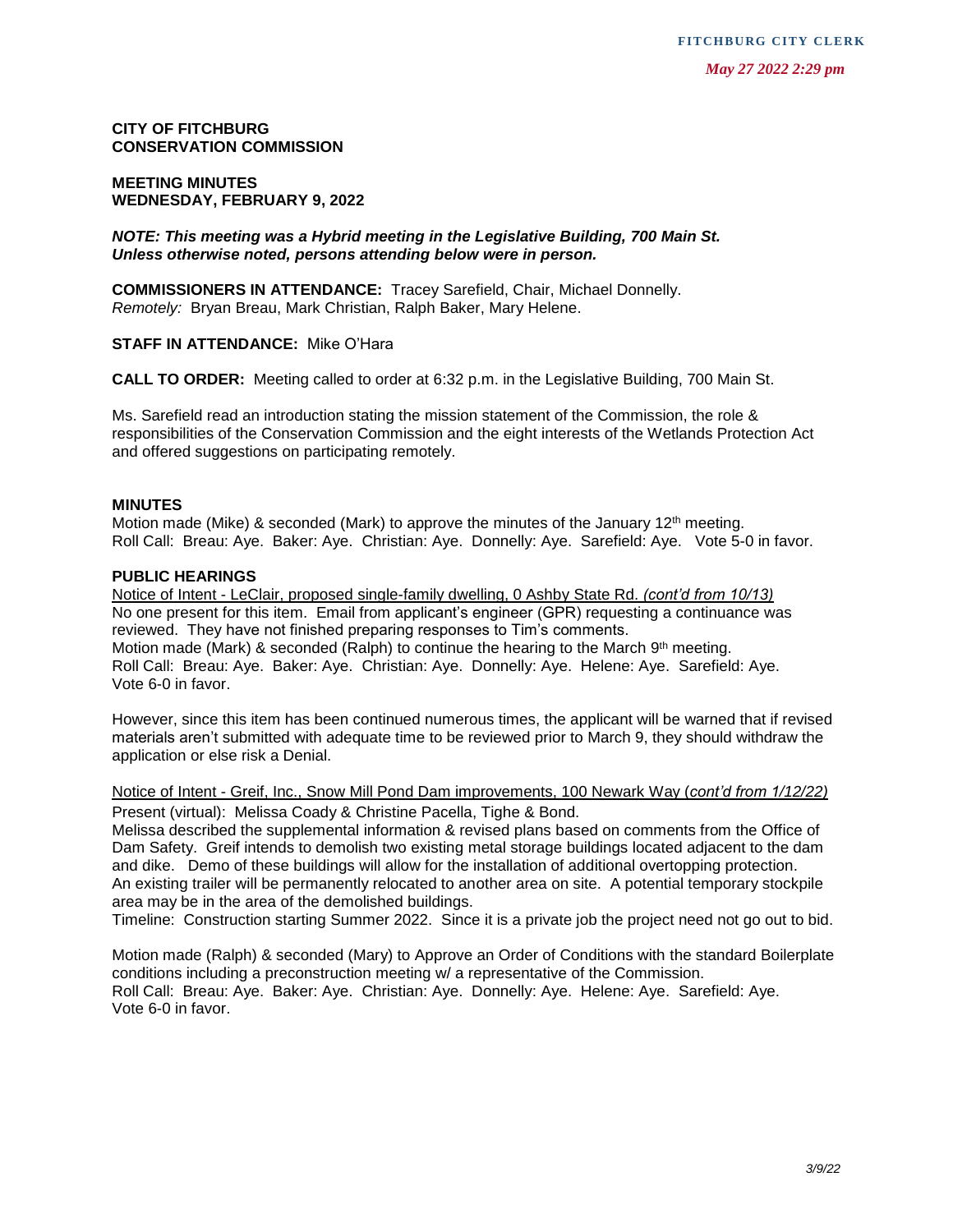Request for Determination of Applicability - Fitchburg Recreation Dept., trail work at Coggshall Park Present (virtual): Nate LaRose, Recreation Director, Nick Erickson, DPW.

Nate presented a proposal to make improvements to the 1.2 mile Whale Rock and Cascade Loop Trail at Coggshall Park, on the eastern side of Mirror Lake. The 2020 Fitchburg Trails Vision Plan had suggested several needed trail improvements, including installation of switchbacks and water bars, installation of temporary trail bridges in wet areas, and the installation of granite steps from the parking lot near the Stone House to Whale Rock. Also included in the scope of work is brush removal and trail maintenance on and along the edge of the trail. The trail will remain a natural surface.

Commission reviewed plan prepared by DPW-Engineering of the Coggshall trail system with callouts describing proposed work areas. The majority of the work will be outside of areas subject to the Commission's jurisdiction, but there are several proposed temporary bridges across a stream and wet areas.

Nick Erickson, DPW: The proposed bridges will be low-impact, a pair of 6" x 6" footings spanning the wet area with parallel 2" x 2" boards crossing. Exact location of crossings TBD in the field after snowmelt. The bridges will be able to be easily removed, if needed.

## Commission comment:

Ralph agreed: Most of the proposed work is out of the Commission's jurisdiction, several crossings are needed over the outlet from Mirror Lake.

Mike suggested going around rather than through some of the wet areas, and perhaps adding some spur trails to scenic overlooks.

Nick: Where possible they will consider re-routing some of the trails.

Ralph: The trails shown on the map were originally laid out by Dick O'Brien, an experienced trail designer & trail builder.

Nate has submitted an application for a Recreational Trails Grant from DCR to pay for this this work.

Motion made (Mike) & seconded (Ralph) to issue a Negative Determination of Applicability. Roll Call: Breau: Aye. Baker: Aye. Christian: Aye. Donnelly: Aye. Helene: Aye. Sarefield: Aye. Vote 6-0 in favor.

# **OTHER BUSINESS:**

Leominster DPW - Emergency Certificate - Crawford St. water main break

Mark Piermarini, Leominster Asst. DPW Director will provide a recap & photos of the work site after snow cover is gone. He had asked whether the Commission would want to have its own lock at the entrance gate to the access off Crawford St., but DPW agrees: Leominster Water should have its lock and Gary Withington, Fitchburg DPW should have a key.

# 414 Ashburnham St. - C.O.

Present (virtual): John Harrison, Atty. John Barrett.

The Commission had denied an OOC for a proposed single-family dwelling on this lot. That Denial was appealled to DEP; a Superseding OOC was issued by DEP - Central Region. DEP has not been doing any site inspections for Certificates of Compliance during the Pandemic. Under the Local Wetlands Ordinance the Commission DID approve a plan with conditions. That Site Plan & the Commission's decision reviewed.

The house is now complete, a Certificate of Occupancy has been requested by the applicant. Conservation is one of the City Departments that needs to sign off on the C.O. Atty. Barrrett: John is willing to post an amount of money to the City to be held as security to insure completion of any remaining punchlist items.

Nick Erickson, DPW: Some modifications have been to the drop inlet in the street in front of the site.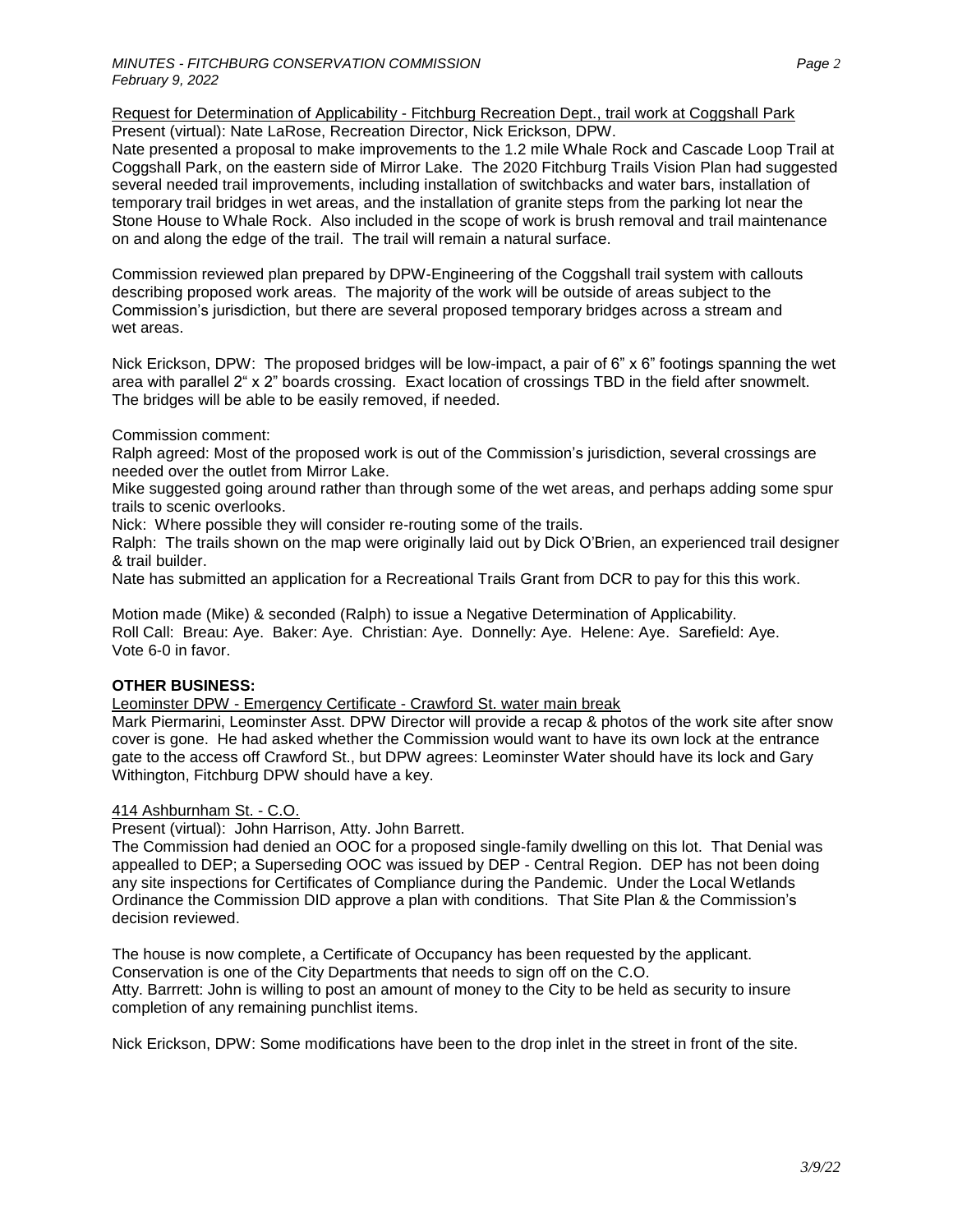| Discussion on the remaining work items:                |         |
|--------------------------------------------------------|---------|
| Fix drainage to conform to the approved plan           | \$5,000 |
| Finish Snow removal/storage area                       | \$2,000 |
| Install "No Disturbance" signs on wooden posts \$1,000 |         |
| 20% Miscellaneous                                      | \$1.600 |
|                                                        |         |

Total cost \$9,600

Commission concern: Will \$9,600 be enough to cover the cost of the work? Nick will take a look at the plan and punchlist items and evaluate.

Motion made (Mike) & seconded (Bryan) to recommend issuance of the C.O. provided that a check for \$9,600 payable to City of Fitchburg is provided to the City, and provided that DPW-Engineering confirms that that amount is adequate to cover the cost of completing the remaining punchlist items on this site.

Roll Call: Breau: Aye. Baker: Aye. Christian: Aye. Donnelly: Aye. Helene: Aye. Sarefield: Abstain. Vote 5-0 in favor.

### Mad River Solar/Forest Cutting, Ashburnham St.

Present (virtual) Atty. John Barrett. Steve Holden at ERM, the engineering firm preparing a remediation plan for the site, had requested a continuance to the next month's meeting since they are still preparing the plan. An outline of the proposed restoration measures was provided to Tim Smith for review and comment and Tim has approved the proposed measures. The final version will be submitted to the Commission & Tim at the end of February. ERM will be requesting that the Commission vote to incorporate the remediation plan as an amendment to Mad River Solar's Order of Conditions at the March meeting. However there must be a new notice to Abutters and a hearing prior to the Commission amending the OOC

Public comment: Joyce Jacobs, 778 Ashburnham St. She wanted to make the Commission aware of the continuing drainage problems that still come off of that site onto abutting properties. Also, she had reached out to a person at Duke Energy who says that they will be taking the project over. They must be made aware of the conditions of approval and the need to remediate the site.

#### Letter of Support - McTaggart's Pond Dam Removal Grant

Present Nick Erickson, DPW. Previously, the City rec'd a \$275K grant to do a study & prepare an Alternatives Analysis to better understand the various options and associated costs for the dam. DPW has decided that dam removal is the best option. They have hired Fuss & O'Neill to begin the design and permitting process for dam removal. DPW plans to submit another grant application to the Dam and Seawall Repair and Removal Program to fund outstanding final design elements, perform additional sediment sampling to satisfy regulatory agencies, and design aesthetic improvements to the site that memorialize the historic use of the site such that it remains a recreation destination for Fitchburg residents.

Nick had asked for a letter of support from the Conservation Commission. Tracey has drafted a Letter which was reviewed by the Commission. Motion made & seconded to Approve the letter. Vote in favor.

Ralph mentioned that should the dam be removed NRWA had suggested possibly reshaping the topography of the stream channel to enhance wildlife habitat. Nick will consider in the dam removal plan

#### Baker Brook Restoration.

The Commission had received a Notice to Abutters from the Lunenburg Conservation Commission that a hearing will be held on an NOI submitted by the Fitchburg Redevelopment Authority for the proposed restoration of a portion of the southerly side of Baker Brook. "Restoration Plan" by Hannigan Engineering dated 1/12/22 reviewed. An approximately 1,800 linear foot long stretch of previously disturbed